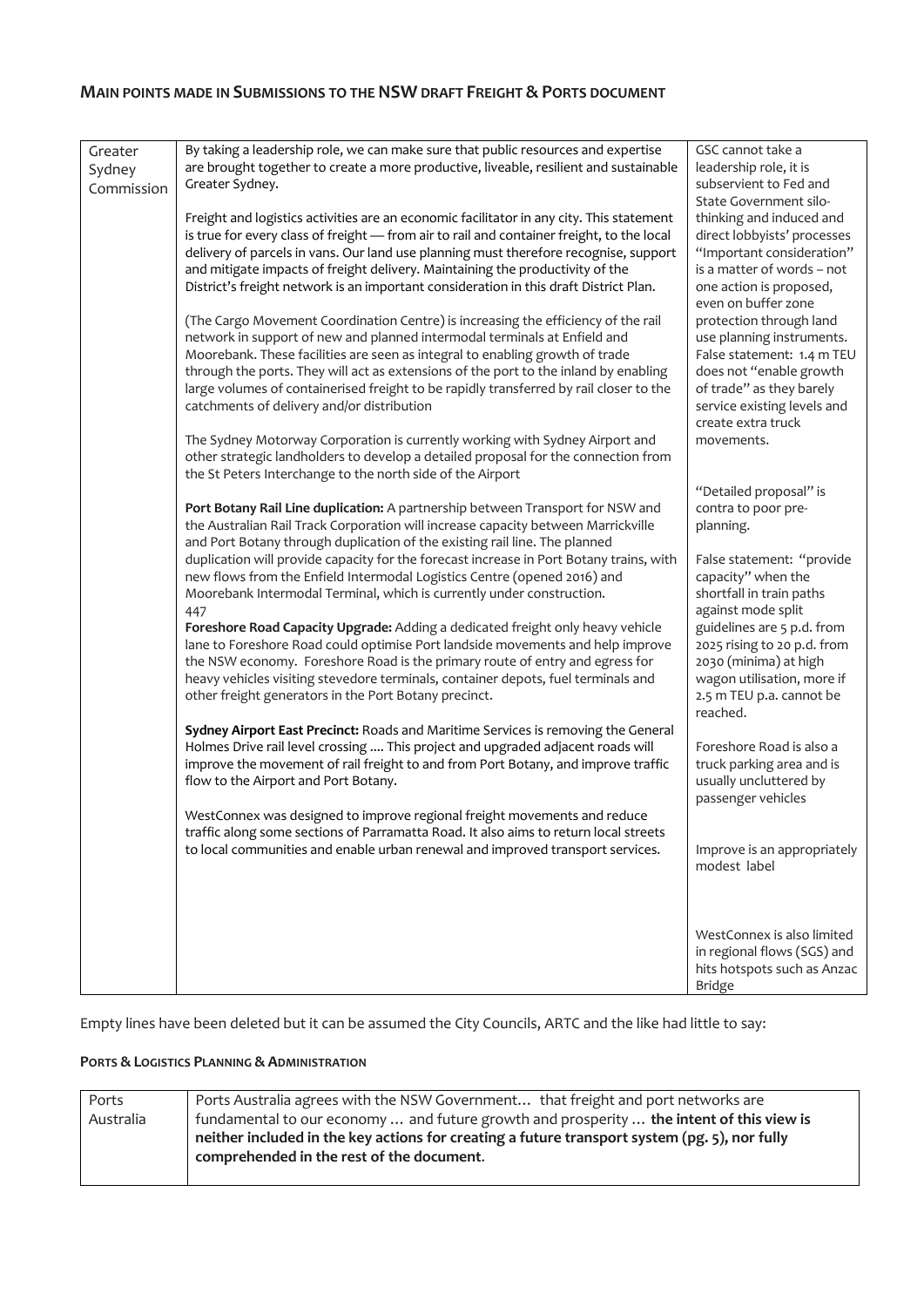|                                                         | (Section 5) outlines limited actions that correlate with the Priority Action Areas. As a result, the<br>document lacks clarity and is likely to raise ambiguity among the community and uncertainty for<br>businesses looking to invest                                                                                                                                                                                                                                                                                                                                                                                                                                                                                                                                                                                                                                                  |
|---------------------------------------------------------|------------------------------------------------------------------------------------------------------------------------------------------------------------------------------------------------------------------------------------------------------------------------------------------------------------------------------------------------------------------------------------------------------------------------------------------------------------------------------------------------------------------------------------------------------------------------------------------------------------------------------------------------------------------------------------------------------------------------------------------------------------------------------------------------------------------------------------------------------------------------------------------|
|                                                         | there is almost no consideration about protecting corridors to the ports, securing buffer zones<br>around the ports, or securing land for future port development over the coming 20 year horizon or<br>the long term horizon. Clearly the rhetoric preceding section 5 is based on logical and considered<br>planning concepts, but this does not translate to meaningful actions for the future of this State<br>and its ports network                                                                                                                                                                                                                                                                                                                                                                                                                                                 |
|                                                         | Ports Australia considers that the draft NSW Freight and Ports Plan is limited in its consideration of<br>the future planning and management of ports. Ports Australia is aware of the recent restructure<br>within Transport NSW. This appears to have led to a diminished focus on the NSW ports network<br>given the lack of considered planning and investment outlined in the draft NSW Freight and Ports<br>Plan. Given the importance of ports to the freight network and the future of this State, Ports<br>Australia hopes to see increased resources within the government allocated towards this industry<br>and for improved consideration in the final NSW Freight and Ports Plan Inclusion of relevant<br>freight infrastructure on the Nation Building Network; for example extending the national road<br>network from the Pacific Highway through the port of Newcastle |
| NSW Ports /<br><b>TfNSW</b>                             | TfNSW under "Productivity & Regulatory only has "The NSW Cargo Movement Coordination Centre<br>(CMCC)  is working to reduce cargo movement costs and increase productivity at key supply chain<br>interfaces, including via the Port Botany Landside Improvement Strategy, and the Port Botany Rail<br>Optimisation Group. Freight solutions for cities include:<br>Facilitating 24 hour operations<br>$\bullet$                                                                                                                                                                                                                                                                                                                                                                                                                                                                         |
|                                                         | Separating freight from passenger tasks during peak times/directions<br>$\bullet$<br>Designing places for freight in cities; precincts, streets and major buildings<br>$\bullet$<br>Enabling the use of higher productivity vehicles where they are required.                                                                                                                                                                                                                                                                                                                                                                                                                                                                                                                                                                                                                            |
| Shipping<br>Australia                                   | It is particularly impressive that strategic action areas are identified which should focus much<br>needed attention on priority areas and the set timelines for the completion of these actions should<br>be strictly adhered to if the State is going to have any chance of coping with the projected demand<br>for freight services in the not too distant future.                                                                                                                                                                                                                                                                                                                                                                                                                                                                                                                    |
|                                                         | In many ways, as far as a land transport strategy is concerned, this draft strategy could be used as<br>an exemplary model by other States/Northern Territory.                                                                                                                                                                                                                                                                                                                                                                                                                                                                                                                                                                                                                                                                                                                           |
| Australian                                              | (Strong case to eliminate "dirty diesel" trucks from port precincts and ship idling.)<br>The NSW Government revise its Freight and Ports Plan once the National Freight and Supply Chain                                                                                                                                                                                                                                                                                                                                                                                                                                                                                                                                                                                                                                                                                                 |
| Logistics<br>Council                                    | Strategy is finalised<br>Preparation of a comprehensive timetable setting out when freight will be separated from<br>passengers on identified lines by end of 2020 [as if]                                                                                                                                                                                                                                                                                                                                                                                                                                                                                                                                                                                                                                                                                                               |
|                                                         | one clear outcome of (the March '18) Forum was the need for plans to have key performance<br>indicators that set timeframes within which actions are to be undertaken. This is to ensure that<br>progress can be properly measured. It is insufficient to merely set timeframes for which initiatives<br>may be 'investigated'.                                                                                                                                                                                                                                                                                                                                                                                                                                                                                                                                                          |
|                                                         | Identify opportunities to use new and existing data sources to better establish: the point of origin<br>and final destination of freight                                                                                                                                                                                                                                                                                                                                                                                                                                                                                                                                                                                                                                                                                                                                                 |
| <b>NSW</b><br><b>Business</b><br>Chamber &<br>regionals | RDA Sydney<br>While the document is comprehensive, it is very difficult to read what the priorities are and what is<br>possible to implement (based on funding constraints). It would be beneficial to indicate priorities in<br>order of importance or to indicate whether they are part of a package                                                                                                                                                                                                                                                                                                                                                                                                                                                                                                                                                                                   |
|                                                         | definitely need long term 30-40 year vision using economic scenario planning to identify land use<br>plans for future growth centres and transport plans, to protect freight corridors. Need better<br>underlying statistics and good scenario modelling to make an informed comment.                                                                                                                                                                                                                                                                                                                                                                                                                                                                                                                                                                                                    |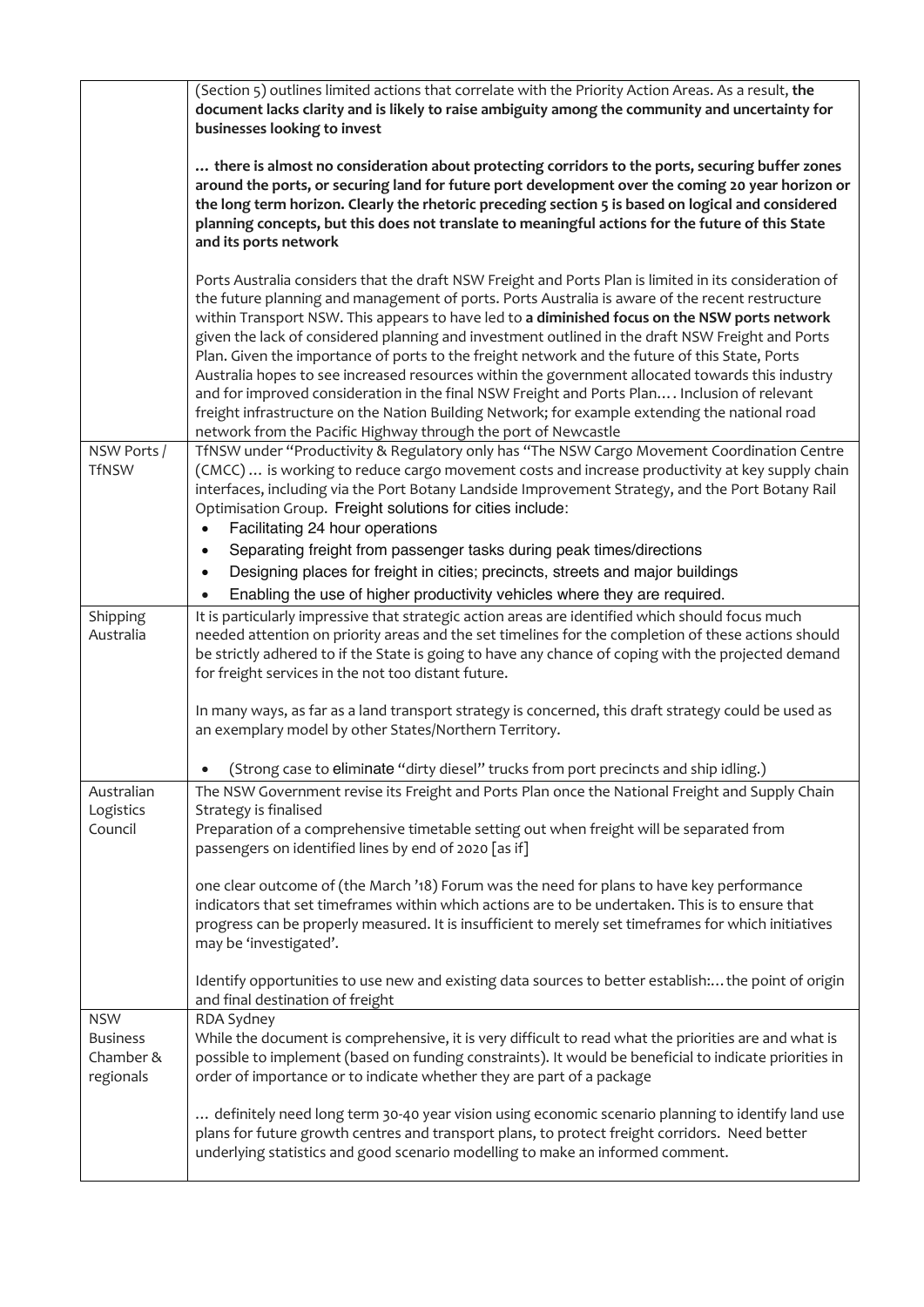| Need to predetermine future locations of intermodal terminals. Need to know where intermodals<br>are/connectivity to Newcastle/Port Kembla/Port Botany and acceptable travel times. More corridors<br>to link Port Kembla, Newcastle, Port Botany.                                                                                                                                                                                                                                                               |
|------------------------------------------------------------------------------------------------------------------------------------------------------------------------------------------------------------------------------------------------------------------------------------------------------------------------------------------------------------------------------------------------------------------------------------------------------------------------------------------------------------------|
| Need to plan and get other parts e.g. employment lands/housing etc right to know where corridors<br>should go. By planning the implementation of timely infrastructure, alongside preserved corridors,<br>things can happen logically with more sustainable outcomes. Bad planning decisions lead to local<br>curfews which immediately affect supply chain efficiency and latent capacity. Infrastructure first<br>will drive the right growth at the right place and allow dedicated growth areas for freight. |
| Learn from other states - Victoria has reserved corridors.                                                                                                                                                                                                                                                                                                                                                                                                                                                       |

#### **THREE PORTS**

| <b>NSW</b>  | <b>TfNSW</b>                                                                                                                                                                                                                                                                                                                                                                                                                                                                                                                                                         |
|-------------|----------------------------------------------------------------------------------------------------------------------------------------------------------------------------------------------------------------------------------------------------------------------------------------------------------------------------------------------------------------------------------------------------------------------------------------------------------------------------------------------------------------------------------------------------------------------|
| Ports/TfNSW | in Sydney, where the port and airport are co-located in an area which is experiencing rapid<br>residential growth. The potential impacts of not reserving sufficient light industrial land to<br>support the secondary logistics activities generated by the port and airport include increasing the                                                                                                                                                                                                                                                                 |
|             | freight tonne kilometres generated by these logistics tasks and disproportionately increasing the<br>congestion impact of freight vehicles on the transport network as a whole.                                                                                                                                                                                                                                                                                                                                                                                      |
|             | The effect of residential land use encroachment is particularly pronounced for air freight and<br>international port movements. Although the gross volume of air freight is relatively modest, its<br>growth forecast is as substantial as port freight.                                                                                                                                                                                                                                                                                                             |
|             | in Sydney, where the port and airport are co-located in an area which is experiencing rapid<br>residential growth. The potential impacts of not reserving sufficient light industrial land to<br>support the secondary logistics activities generated by the port and airport include increasing the<br>freight tonne kilometres generated by these logistics tasks and disproportionately increasing the<br>congestion impact of freight vehicles on the transport network as a whole.                                                                              |
|             | TfNSW also need to gain a good understanding of freight movements. The problem will be how to<br>get the data, particularly legislative data, but need to educate stakeholders as to the benefits so<br>as to gain the necessary information needed from stakeholders                                                                                                                                                                                                                                                                                                |
|             | Suggest that the KPI's are developed by government and industry together to create an industry<br>standard. There is no one source to say what KPI's are efficient - every organisation thinks they<br>are efficient. So this standard will give us a baseline. It must have an end to end supply chain<br>approach. Right through the entire chain. If you get one stage working really efficiently and the<br>rest not, it will affect the entire supply chain. We need to understand the entire supply chain<br>process from landed freight to the final consumer |
|             | Engagement-The strategy should also include clearer detail of the community engagement<br>process, particularly around issues such as introducing off-peak freight                                                                                                                                                                                                                                                                                                                                                                                                   |
|             | Problem is how to align all the different stakeholders in the area of off-peak freight<br>$\bullet$<br>movements.                                                                                                                                                                                                                                                                                                                                                                                                                                                    |
|             | Communication with the community is vital - freight is everyone's business.<br>$\bullet$                                                                                                                                                                                                                                                                                                                                                                                                                                                                             |
|             | Precincts should be planned well in advance and communicated so that people are aware.<br>$\bullet$                                                                                                                                                                                                                                                                                                                                                                                                                                                                  |
|             | There have been a number of mechanisms introduced to reduce noise on the freight network.<br>$\bullet$                                                                                                                                                                                                                                                                                                                                                                                                                                                               |
|             | Dilemma of how to balance the demand for increased freight, on the one hand, with<br>$\bullet$                                                                                                                                                                                                                                                                                                                                                                                                                                                                       |
|             | community concerns, on the other.                                                                                                                                                                                                                                                                                                                                                                                                                                                                                                                                    |
|             | Major concerns from the community, particularly in village-style areas, about noise from off-<br>$\bullet$<br>peak freight movements.                                                                                                                                                                                                                                                                                                                                                                                                                                |
|             | It is important that there is a solution-based approach to off-peak freight rather than a                                                                                                                                                                                                                                                                                                                                                                                                                                                                            |
|             | $\bullet$<br>confrontational approach.                                                                                                                                                                                                                                                                                                                                                                                                                                                                                                                               |
|             | Impact of off-peak freight movements on employment conditions for freight workers and<br>$\bullet$                                                                                                                                                                                                                                                                                                                                                                                                                                                                   |
|             | those receiving deliveries. So the issue is not just about noise in neighbourhoods but also the                                                                                                                                                                                                                                                                                                                                                                                                                                                                      |
|             | working conditions of the people receiving the deliveries.                                                                                                                                                                                                                                                                                                                                                                                                                                                                                                           |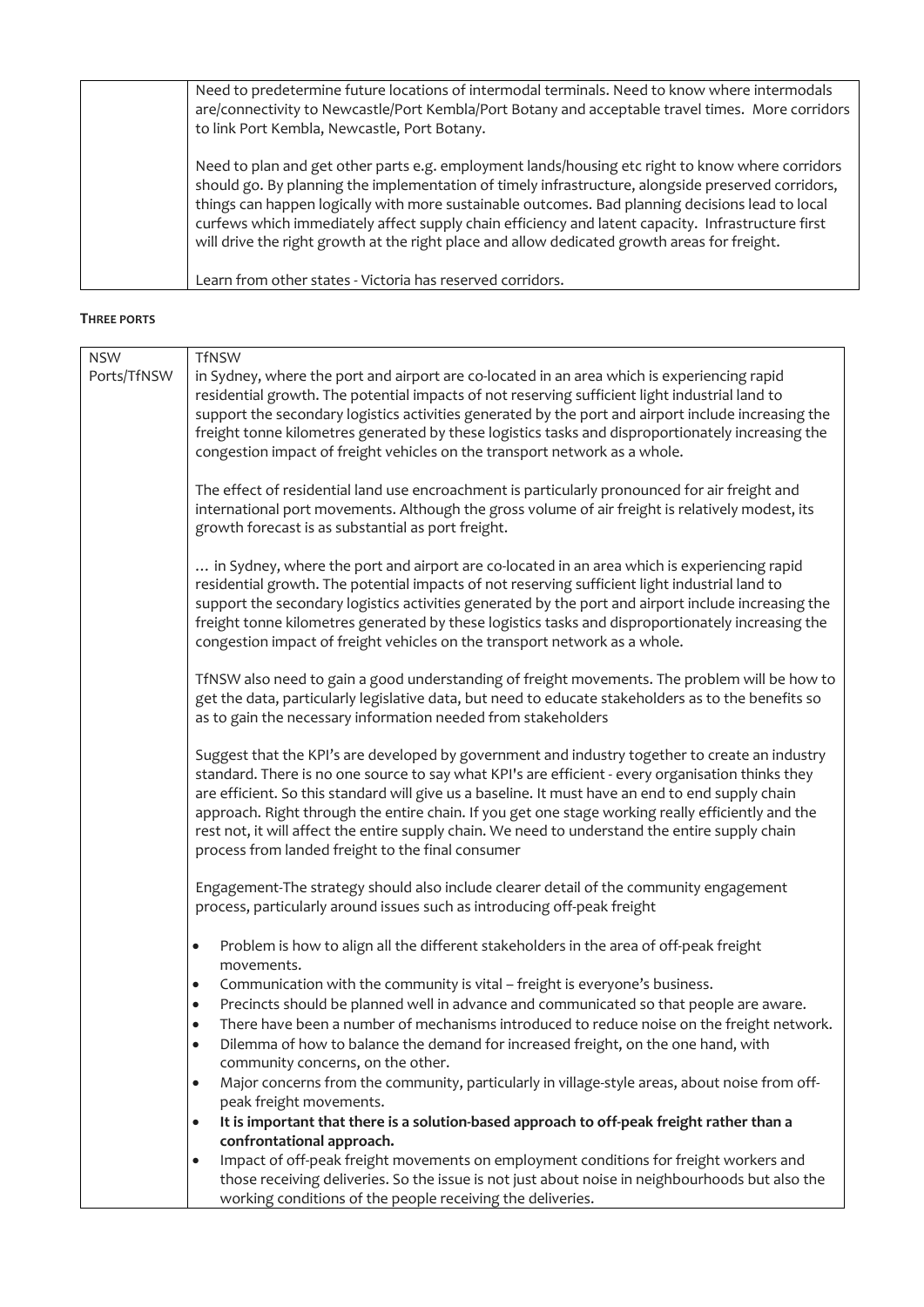| Australian<br>Logistics<br>Council                      | The Transport and Infrastructure Council (TIC) published a summary of proposed rail activities as<br>part of what was called a National Rail Work Program contained in a document called National<br>Rail Vision and Work Program.<br>Regrettably, despite widespread industry support, the push for a national rail freight agenda                                                                                                                                                                                                                                                                                  |
|---------------------------------------------------------|----------------------------------------------------------------------------------------------------------------------------------------------------------------------------------------------------------------------------------------------------------------------------------------------------------------------------------------------------------------------------------------------------------------------------------------------------------------------------------------------------------------------------------------------------------------------------------------------------------------------|
|                                                         | seems to have stalled in recent times. Movement of container freight by rail, rather than road, is<br>a key strategy for alleviating congestion around ports. Most states have policies to increase the<br>share of rail, with the current NSW Freight and Ports Strategy aiming for a rail share of 28%.                                                                                                                                                                                                                                                                                                            |
| <b>NSW</b><br><b>Business</b><br>Chamber &<br>regionals | Port Kembla is a key asset for the Illawarra. The port is a vital source of employment for the<br>people of the Illawarra supporting some 5,200 jobs and making a \$760 million annual contribution<br>to the Gross State Product of NSW. The continuation of the Illawarra's economic transition and<br>expansion is dependent on maximising the value of strategic assets like Port Kembla.                                                                                                                                                                                                                        |
|                                                         | As the development of Sydney continues, and in particular Western Sydney, many industry<br>sectors and businesses will see direct and indirect benefits of relocating to regions like the<br>Illawarra. These benefits will be particularly relevant for manufacturing and logistics operations.<br>Congestion on the South Coast Line and Sydney Trains Network and the limitation of train paths<br>on the Sydney Trains Network available to coal services is an ongoing concern to this industry in<br>NSW.                                                                                                      |
|                                                         | (Significant discussion about road and rail problems and pinch-points.)                                                                                                                                                                                                                                                                                                                                                                                                                                                                                                                                              |
|                                                         | The SWIRL involves completing the 35 km Maldon-Dombarton rail line (originally proposed only as<br>a freight line) and making the line a dual passenger and freight track with electrification.                                                                                                                                                                                                                                                                                                                                                                                                                      |
|                                                         | RDA Sydney<br>Long term 40-60 year visions and port plans for Newcastle, Port Botany and Port Kembla should<br>be coordinated and inter-related, and built around an overall NSW population and economic<br>growth forecast and plan, and as part of a more detailed integrated Greater Sydney economic,<br>land-use and transport plan and model capable of handling various growth scenarios. Current and<br>future inter-related air, road and rail capacity constraints need to be considered. It is imperative<br>that wherever possible this planning aligns with Australian government port and airport plans |
|                                                         | To develop more realistic freight demand models for improved long term plans we must have a<br>much more detailed knowledge and better understanding currently of what we have and how it<br>works                                                                                                                                                                                                                                                                                                                                                                                                                   |
|                                                         | In implementation, the concept for prioritisation of projects and use of a strategic freight model is<br>supported but the infrastructure program needs more clarity in terms of prioritization and<br>funding.                                                                                                                                                                                                                                                                                                                                                                                                      |
|                                                         | Relationship with the new NSW State Infrastructure Strategy?<br>What are the Key Drivers with respect to prioritisation?<br>$\bullet$                                                                                                                                                                                                                                                                                                                                                                                                                                                                                |
|                                                         | How interdepartmental and interagency collaboration will be achieved along with the<br>$\bullet$<br>necessary strong leadership and political will?                                                                                                                                                                                                                                                                                                                                                                                                                                                                  |
|                                                         | How "De-bottlenecking" of existing infrastructure and retro-fitting Catch-up<br>$\bullet$<br>infrastructure will be achieved?                                                                                                                                                                                                                                                                                                                                                                                                                                                                                        |
|                                                         | As in many cases this strategy is having to plan, design and retrofit new freight infrastructure,<br>land-use and transport solutions to a city with major congestion and access problems, we<br>recommend that the NSW government studies what other global cities like Hong Kong have done<br>in overcoming restricted land use and transport corridors                                                                                                                                                                                                                                                            |
|                                                         | 2013 Forum - Concluded by many that it's not capacity that's the issue, it's the efficiency. There is a<br>lot of capacity and a lot of space; it's about making the current network working more efficient<br>that's important.                                                                                                                                                                                                                                                                                                                                                                                     |
|                                                         | If you have plenty of trains running but no one wants to use them, you have wasted your time-<br>this comes back to getting more knowledge of the whole supply chain components for freight<br>movement. Many don't know what happens to freight once it leaves their stage/port etc. This is a<br>clear place for government to come in.<br>Optimise network usage                                                                                                                                                                                                                                                  |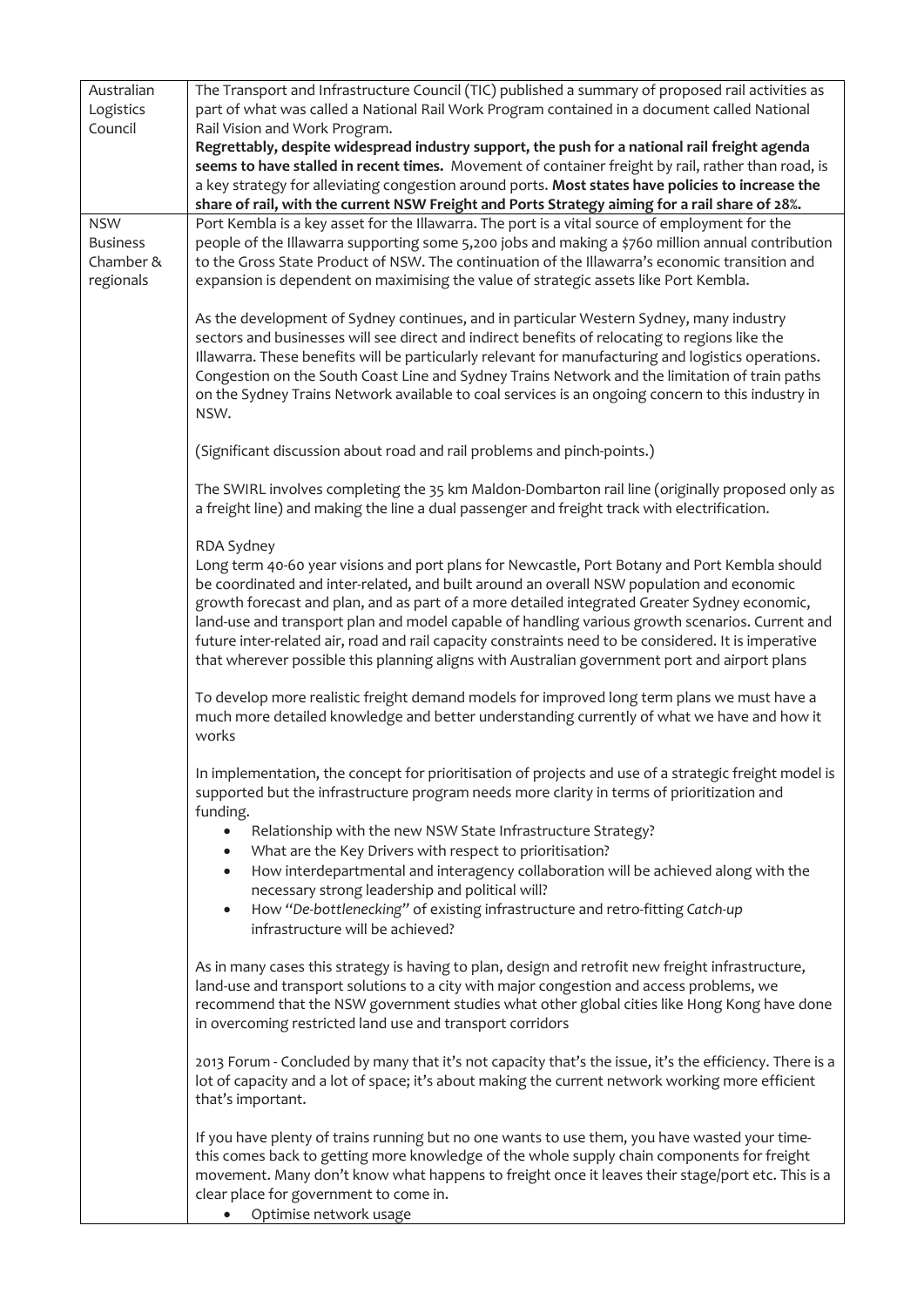|                | Develop infrastructure for single consolidation points - both physical and<br>$\bullet$<br>communications                                                                                                                                                                                                                                                                                                                                                                                                                                                                                                                                                                                                                                                                                                                                                                                                                                                                                                   |
|----------------|-------------------------------------------------------------------------------------------------------------------------------------------------------------------------------------------------------------------------------------------------------------------------------------------------------------------------------------------------------------------------------------------------------------------------------------------------------------------------------------------------------------------------------------------------------------------------------------------------------------------------------------------------------------------------------------------------------------------------------------------------------------------------------------------------------------------------------------------------------------------------------------------------------------------------------------------------------------------------------------------------------------|
|                | Develop better understanding of capacity versus demand                                                                                                                                                                                                                                                                                                                                                                                                                                                                                                                                                                                                                                                                                                                                                                                                                                                                                                                                                      |
|                | Data - The group agrees with the need for improved freight mapping and analysis, but rather than<br>producing more broad data on the freight task the focus should be on granular data that can be<br>meaningfully utilised at the local/precinct level. We do not need to know, for instance, how many<br>containers there are moving around Port Botany but would be better to know where containers<br>are going to and what they contain.                                                                                                                                                                                                                                                                                                                                                                                                                                                                                                                                                               |
|                | Strategy needs to better articulate, and incorporate effect of consolidation points/modes used<br>and these needs to be identified for capacity measurement and mapping. The theory of freight<br>needs to be understood and provide proactive planning to drive usage of existing and planned<br>future infrastructure. Better understanding of the existing capacity of the rail and road network<br>needed (eg quoted Illawarra region). The long term urban redevelopment and Greenfields<br>planning within Sydney is not integrating current and future freight strategies as it should. We<br>need to understand the implications for the future. Pushing the problem and the corridors further<br>out will not necessarily combat the longer term problem.<br>Look at what's expanding in South Sydney & Inner Sydney and where there is no road expansion<br>(e.g. Green Square). Should we be introducing "people" and growing areas into traditional freight<br>forwarding industrial precincts? |
| City Council/s | <b>WCC</b>                                                                                                                                                                                                                                                                                                                                                                                                                                                                                                                                                                                                                                                                                                                                                                                                                                                                                                                                                                                                  |
|                | Whilst the NSW Draft Freight and Ports Plan addresses relevant issues across NSW, Council's<br>submission is focused on local Illawarra issues. Three key issues are not specifically mentioned at<br>all in the NSW Draft Freight and Ports Plan. These critical issues are:<br>i Rail freight access to and from Port Kembla.<br>ii Road freight access to and from the Illawarra.<br>iii Port Kembla cruise ship facilities.                                                                                                                                                                                                                                                                                                                                                                                                                                                                                                                                                                             |
|                | Numerous other freight and general transport issues have been previously identified, however it<br>is contended that the above first two issues are of utmost importance to the Illawarra and NSW<br>State economy, particularly given growth in South West Sydney which has again been highlighted<br>in the "360 Illawarra Shoalhaven Economic Outlook" report (released 1 March 2018). These two<br>projects must be addressed through detailed project planning and development in the short term<br>with implementation in the medium term (10 to 15 year timeframe).                                                                                                                                                                                                                                                                                                                                                                                                                                  |
|                | The early completion of the South Western Illawarra Rail Link (SWIRL) is considered by many<br>expert authorities to unlock the Illawarra, not just for freight access but potential as a dual<br>function freight/passenger line to connect the Illawarra to South West Sydney and the proposed<br>Badgery's Creek "Aerotropolis". The greater economic benefits achieved by the dual function<br>SWIRL have been found to justify its implementation in the short to medium term.                                                                                                                                                                                                                                                                                                                                                                                                                                                                                                                         |
|                | The completion of SWIRL would also enable the earlier development of a container terminal at<br>Port Kembla thus providing an alternative to Port Botany. A major benefit of this strategy is a<br>significant reduction in road and rail congestion impacts in the Sydney suburbs adjacent to and<br>approaching Port Botany.                                                                                                                                                                                                                                                                                                                                                                                                                                                                                                                                                                                                                                                                              |
|                | In addition, significant upgrades to the South Coast Rail Line between Waterfall and Thirroul,<br>whilst previously acknowledged by the Australian Government as a "Key Strategic Corridor" does<br>not feature in the current Freight and Ports Plan other than a notation to investigate additional<br>capacity within a 10 year timeframe. An upgrade of the South Coast Line would also provide<br>additional capacity for both freight and commuter demands between the Illawarra and Sydney.                                                                                                                                                                                                                                                                                                                                                                                                                                                                                                          |

## **INTERMODAL TERMINALS**

| <b>NSW Ports</b> | Accommodating growth in passenger and freight transport on existing networks is a       | Fatuous |
|------------------|-----------------------------------------------------------------------------------------|---------|
|                  | significant challenge in Metropolitan Areas. This is a particular issue on the rail     |         |
|                  | network The Western Sydney Freight Line and new intermodal terminals in Western         | 24 hour |
|                  | Sydney will be critical. The effective commencement of Moorebank intermodal freight     | air     |
|                  | terminal will also be vital for increasing the share of rail freight transported in the | freight |
|                  | metropolitan area It will be critical for the NSW to work closely with NSW Ports to     | is not  |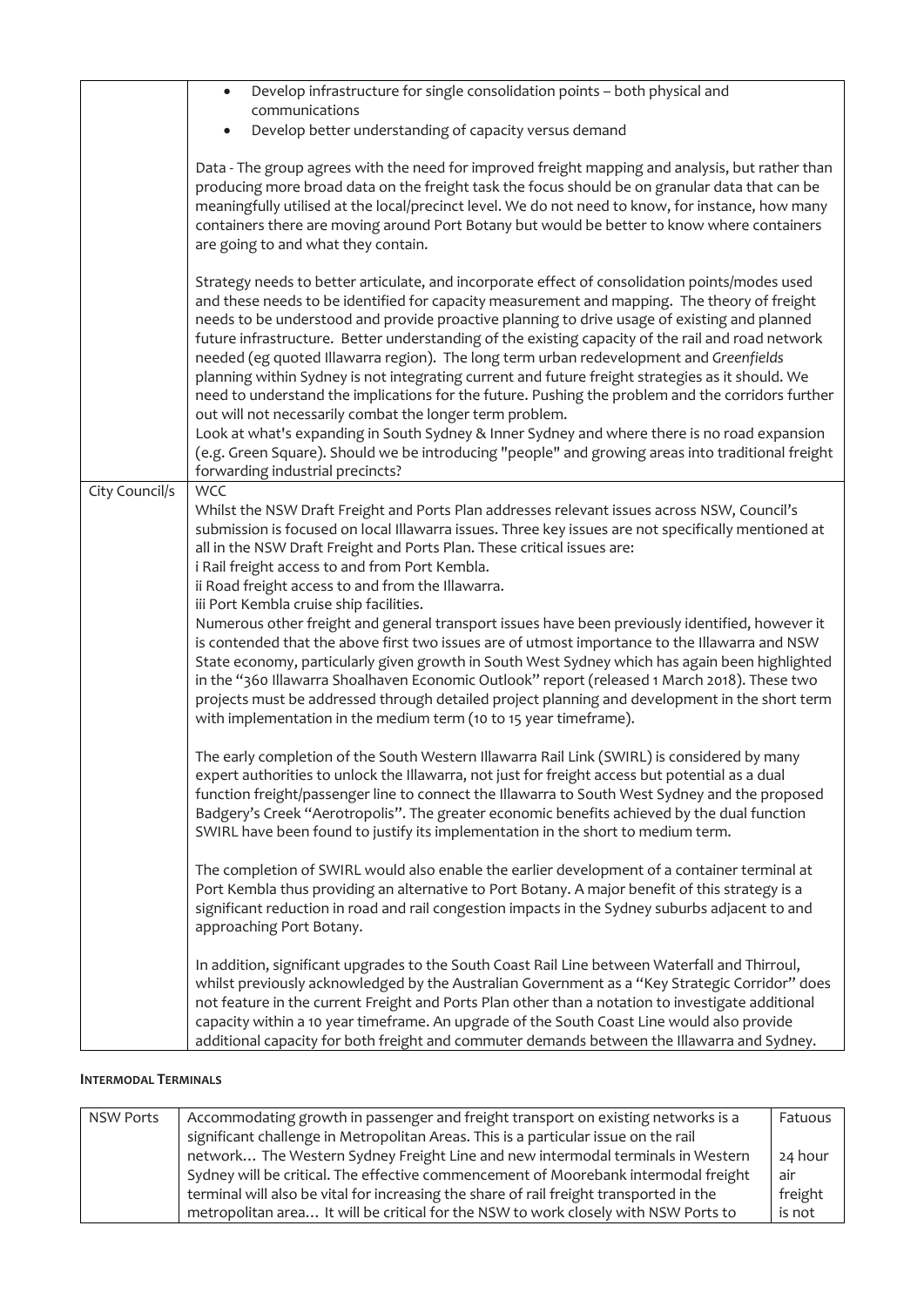|                       | maximise the efficiency of landslide transport networks which support the movement<br>of import and export freight which plays a vital role in the NSW and national economy.                                                                                                                                                                                                                                                                                                                                                                                                                                                                                                                                                                                                                         | new, do<br>they<br>know |
|-----------------------|------------------------------------------------------------------------------------------------------------------------------------------------------------------------------------------------------------------------------------------------------------------------------------------------------------------------------------------------------------------------------------------------------------------------------------------------------------------------------------------------------------------------------------------------------------------------------------------------------------------------------------------------------------------------------------------------------------------------------------------------------------------------------------------------------|-------------------------|
|                       | the distance of the last mile is stretched from available land on the outskirts of cities<br>to the end-consumer in the urban centre. In a city such as Sydney, this can easily be a<br>distance of 50 kilometres or more. The result is to increase the number of smaller last<br>mile delivery vehicles, increase the freight kilometres travelled and increase the social<br>and economic costs associated with this task.<br>As well providing space for freight, consideration needs to be given to how this space<br>should be used. The greatest economic benefits are likely to be secured from freight<br>facilities that are intensive, multi-tenant and potentially multi-level developments, with<br>the possibility of competing logistics operators being located in the same facility | nothing?                |
|                       | Effective planning for Western Sydney Airport (WSA) is vital, encompassing road and<br>pipeline infrastructure to support the construction of the airport and surrounding<br>development. WSA presents an opportunity to introduce modern, quiet air freighters<br>that can operate over 24 hours.                                                                                                                                                                                                                                                                                                                                                                                                                                                                                                   |                         |
| Shipping<br>Australia | The major ports at Botany, Newcastle and Port Kembla are of significant importance to the<br>economy of the State. The adjacent lands and the transport corridors of each of these ports are<br>critical for the ongoing operation of the port. In this context, legislation to protect these corridors<br>from urban encroachment is essential and confirmation of these boundaries will provide certainty<br>that is required by the whole community. We commend the Government for identifying and<br>preserving land for an intermodal terminal in the vicinity of Eastern Creek, along with road and rail<br>freight corridors such as the proposed western Sydney freight line.                                                                                                                |                         |

## **MALDON-DOMBARTON**

| Shipping  | We are pleased that the government has lifted the cap on the number of TEU that can be handled           |
|-----------|----------------------------------------------------------------------------------------------------------|
| Australia | at Port Botany, prior to the tender being released for the long-term lease of the facilities to the      |
|           | private sector, which will enable Port Botany to operate for quite some period ahead. We                 |
|           | question whether the State Government's intention to list Port Kembla as the state's next major          |
|           | container terminal, once Port Botany reaches capacity will be adhered to by the incumbent                |
|           | lessee of the Port Botany and Port Kembla facilities? If container facilities at Port Kembla             |
|           | eventuate, then significant land freight network improvements will have to be made to enable the         |
|           | movement of cargo to/from the port. There is already significant use of rail for movement of             |
|           | cargo (mainly coal) to and from Port Kembla and this is expected to double by 2031. Funding              |
|           | infrastructure for the transport of containers could be an issue, given that once ports are leased,      |
|           | the revenue stream for the Government from port charges would naturally cease. Investigations            |
|           | have already commenced for the Maldon to Dombarton Rail Line in partnership with the                     |
|           | Australian Government. We believe the construction of this line should be expedited.                     |
|           | It is noted that the strategy addresses the outer harbour expansion project at Port Kembla. The          |
|           | concept plan proposes the development of two separate container facilities, each serviced by two         |
|           | berths. The two terminals are expected to be constructed between 2014-2025 and 2026-2037                 |
|           | respectively, depending on demand. Each berth would have capacity of 300,000 TEU per annum,              |
|           | providing a total capacity of 1.2 million TEU per annum upon completion in 2037 (AECOM                   |
|           | Australia; 2010)                                                                                         |
|           |                                                                                                          |
|           | In our view, too little, too late. On page 170 of the draft strategy, it says that in 2011, Sydney Ports |
|           | Corporation forecast an increase in the container trade from 2 million TEU in 2010-2011 to 10.98         |
|           | million TEU in 2036.                                                                                     |
|           |                                                                                                          |
|           | Even with the full utilisation of intermodal terminals at Enfield and Moorebank, the capacity at         |
|           | Port Botany is expected to peak around 8 million TEU's. Clearly, we need a two to three million          |
|           | TEU container terminal at Port Kembla by 2036 with capacity to grow considerably after that time.        |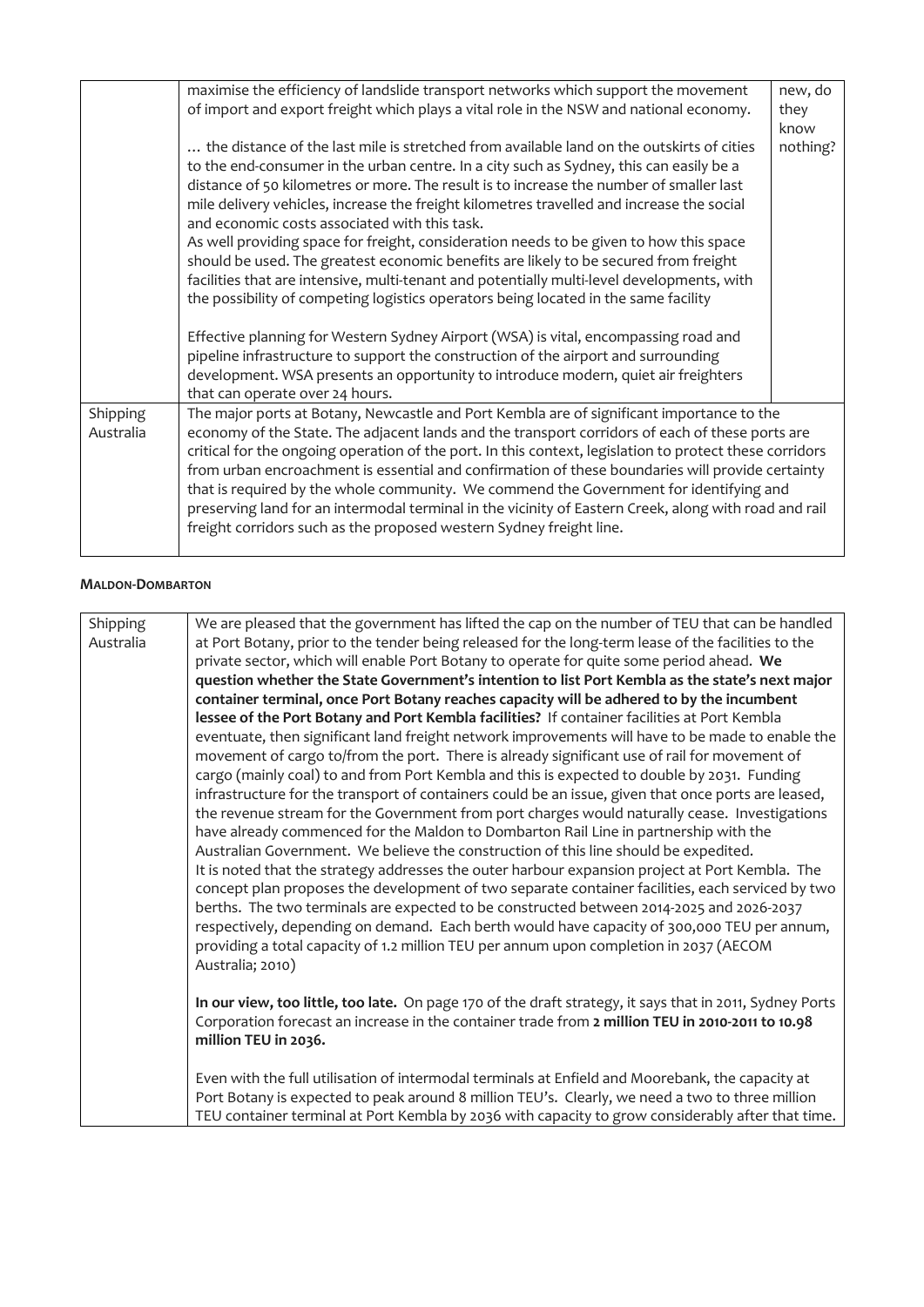#### **INLAND RAIL & SYDNEY BYPASS**

| Ports       | iA 2012                                                                                               |
|-------------|-------------------------------------------------------------------------------------------------------|
| Australia   | Consider dedicated interoperable rail freight access from new freight generating areas to the         |
|             | port of Brisbane                                                                                      |
|             | identify relatively short road links from existing main highways to ports such as Newcastle and       |
|             | Port Kembla                                                                                           |
| <b>NSW</b>  | <b>TfNSW</b>                                                                                          |
| Ports?TfNSW | Freight planning also needs to ensure community expectations on transport noise and emissions         |
|             | are addressed, with mitigation requiring both policy measures and infrastructure responses            |
| Australian  | To emphasise the potential budget savings, Infrastructure Australia noted in its 2017 report,         |
| Logistics   | Corridor Protection: Planning and investing for the long term, that close to \$11 billion (in 2016    |
| Council     | dollars) could be saved on land purchases and construction costs on seven corridors identified        |
|             | as national priorities on the Infrastructure Priority List.                                           |
|             | This included NSW related projects such as the Lower Hunter rail freight alignment (with a            |
|             | potential saving of \$33 million), the Outer Sydney Orbital road and rail link (\$3,665 million), the |
|             | Western Sydney Airport rail connection (\$1,104 million) and the Western Sydney freight line and      |
|             | intermodal terminal access (\$1,605 million).                                                         |
|             | While there is likely to be Australian Government funding involved in all these projects, the         |
|             | savings for the NSW Government should not be understated.                                             |

## **PORT BOTANY**

| Shipping<br>Australia              | The Port Botany container chain has been confronted with these issues for some time. They have<br>been examined in detail in prior reports; notably by Brereton in 2005 and IPART in 2008, which<br>resulted in a number of new initiatives and investments by Sydney Ports Corporation (SPC). There<br>is no doubt that significant improvements in the container supply chain have been made through<br>initiatives such as the Port Botany Landside Improvement Strategy (PBLIS) supported by the<br>Ports and Maritime administration regulation. We look forward to the Port Botany Rail Team<br>achieving similar efficiencies with respect to rail.                                                                                                                                                                                                                                                                                                                                                                                                                                                                                                                                                                                                                                                                                                                                                                                                                                                                                                                                                                                                                                                                                                                                                                                                                                                                                                           |
|------------------------------------|----------------------------------------------------------------------------------------------------------------------------------------------------------------------------------------------------------------------------------------------------------------------------------------------------------------------------------------------------------------------------------------------------------------------------------------------------------------------------------------------------------------------------------------------------------------------------------------------------------------------------------------------------------------------------------------------------------------------------------------------------------------------------------------------------------------------------------------------------------------------------------------------------------------------------------------------------------------------------------------------------------------------------------------------------------------------------------------------------------------------------------------------------------------------------------------------------------------------------------------------------------------------------------------------------------------------------------------------------------------------------------------------------------------------------------------------------------------------------------------------------------------------------------------------------------------------------------------------------------------------------------------------------------------------------------------------------------------------------------------------------------------------------------------------------------------------------------------------------------------------------------------------------------------------------------------------------------------------|
| Australian<br>Logistics<br>Council | Urban Freight Consolidation Centres<br>By 2040, Port Botany is estimated to have a container throughput of 7 million TEU - almost three<br>times the container throughput achieved in 2016.13<br>ALC has long held the view that the duplication of a 2.84km section of single track between Port<br>Botany and Enfield is a vital infrastructure project for NSW.<br>The project is currently listed as a 'High Priority Initiative' by Infrastructure Australia. Transport<br>for NSW currently lists the project as being in the planning phase. ALC recommends that that final<br>Freight and Ports Plan provide a time when the line should be completed.<br>ALC Forum 2018 participants also raised the need for urban freight consolidation centres to be<br>developed to improve the efficiency of freight delivery. In these centres, freight is consolidated,<br>meaning that fewer trucks can take more efficient routes when delivering freight in CBD and<br>inner-urban environments.<br>The point was particularly made that as areas such as Waterloo and Alexandria become<br>increasingly gentrified, the ability for freight chain participants to conveniently consolidate freight<br>for delivery in increasingly busy CBD areas is becoming more challenging.<br>The NSW Government, in collaboration with industry, can play a role in trialling the use of urban<br>freight consolidation centres by ensuring adequate planning protections are put in place after a<br>trial site has been designated.<br>Industry remains concerned that in many circumstances the quality of the protection provided to<br>industrial lands and transport corridors is only as good as the contents of the lowest level<br>instrument within the planning hierarchy.<br>During ALC Forum 2018, a participant drew attention to Queensland's Sustainable Ports Act 2015<br>which requires ports adjacent to the Great Barrier Reef to prepare master plans |